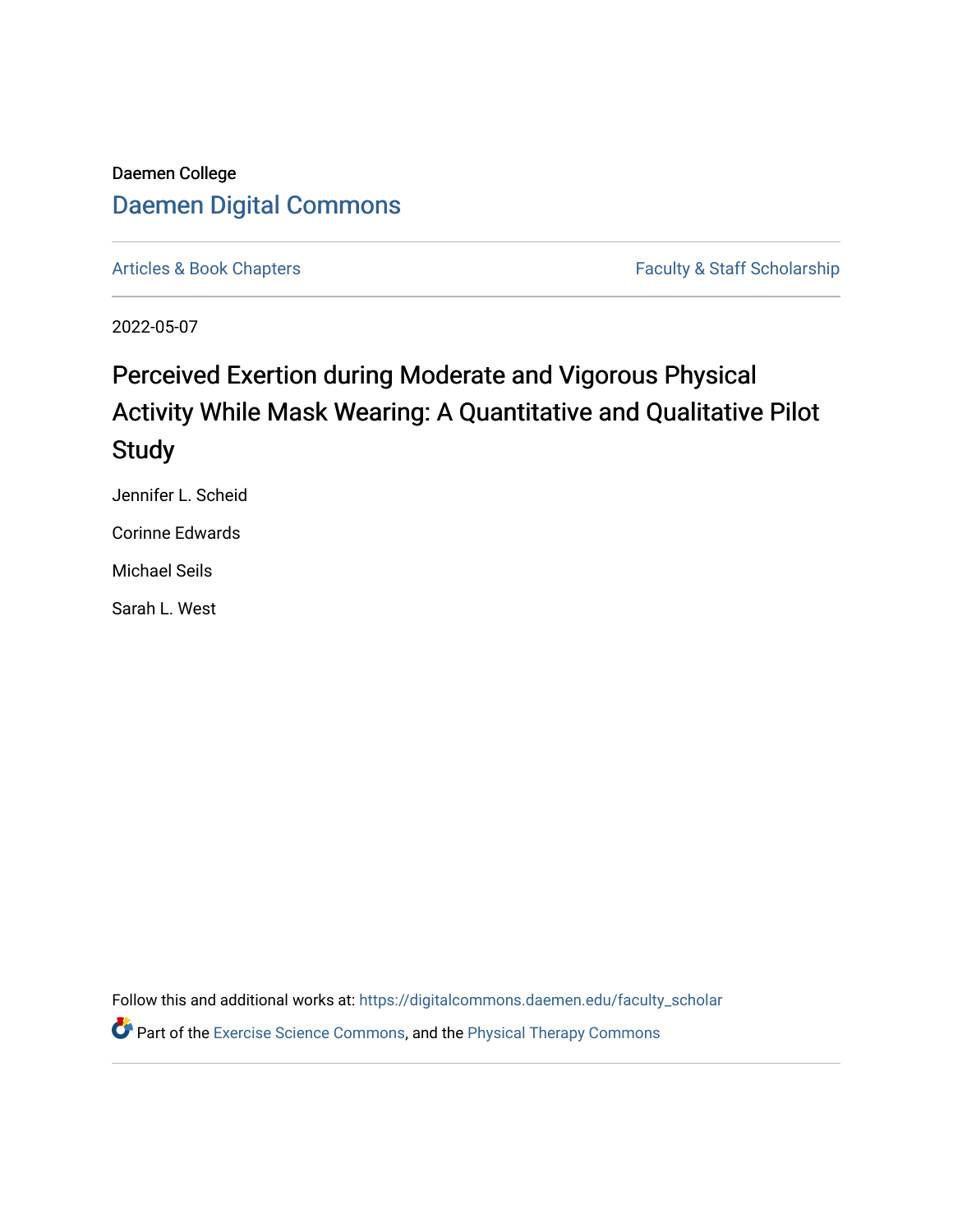



## *Article* **Perceived Exertion during Moderate and Vigorous Physical Activity While Mask Wearing: A Quantitative and Qualitative Pilot Study**

**Jennifer L. Scheid 1,2,\*, Corinne Edwards <sup>3</sup> , Michael Seils <sup>2</sup> and Sarah L. West <sup>4</sup>**

- <sup>1</sup> Department of Health Promotion, Daemen University, Amherst, NY 14226, USA
- <sup>2</sup> Department of Physical Therapy, Daemen University, Amherst, NY 14226, USA; mseils@daemen.edu<br><sup>3</sup> Department of Athletic Training, Daemen University, Amherst, NY 14226, USA:
- Department of Athletic Training, Daemen University, Amherst, NY 14226, USA; corinne.edwards@daemen.edu
- <sup>4</sup> Kinesiology Program, Department of Biology & Trent/Fleming School of Nursing, Trent University, Peterborough, ON K9L 0G2, Canada; sarahwest@trentu.ca
- **\*** Correspondence: jscheid@daemen.edu; Tel.: +1-716-839-7656

**Abstract:** There is limited research examining the perception of exertion during exercise while wearing a facemask. The current study examined if mask usage during moderate or vigorous physical activity (MVPA) changed the self-reported perception of exertion. Seventy-two adults (18 years and older) who were physically active before the COVID-19 pandemic completed a questionnaire that assessed exercise habits and perceptions of mask wearing during MVPA. Participants reported their ratings of perceived exertion (RPE, on a scale of 1–10) while exercising. Wearing a mask resulted in higher RPE vs. no mask during both vigorous (8.4 ± 0.2 vs. 7.4 ± 0.1; *p* < 0.001) and moderate PA  $(6.6 \pm 0.2 \text{ vs. } 5.6 \pm 0.2; p < 0.001)$ . Qualitative analysis revealed mostly negative perceptions of exercising while wearing a mask, including respiratory issues, detriments to cardiovascular endurance, and general discomfort. A total of 40% of participants reported that they stopped exercising in an indoor/public setting because of a mask mandate in their region. Participants reported participating in less vigorous PA  $(4.7 \pm 0.4 \text{ vs. } 4.0 \pm 0.4 \text{ h/week}; p = 0.046)$ , but not less moderate PA (3.3  $\pm$  0.3 vs. 3.0  $\pm$  0.3 h/week;  $p = 0.443$ ) pre vs. during the pandemic. Our study suggests that facemask usage during MVPA causes an increase in RPE and may be one reason for a decrease in vigorous PA during the COVID-19 pandemic.

**Keywords:** masks; facemask; pandemic; COVID-19; face covering; perceived exertion; physical activity

## **1. Introduction**

On 11 March 2020, the World Health Organization declared COVID-19 to be a global pandemic. Many countries, including the United States and Canada, entered a lockdown. Over the course of the pandemic, modified reopening plans for public settings (such as gyms/fitness centers) were implemented. While the World Health Organization did not formally recommend that masks should be worn while exercising [\[1\]](#page-13-0), the Centers for Disease Control and Prevention (CDC) stated that it may be difficult to wear a mask during high intensity physical activities [\[2\]](#page-13-1). Nevertheless, when gyms and fitness centers reopened in various capacities over the course of the COVID-19 pandemic, many geographic regions required that a facemask be worn while visiting and exercising at these establishments.

In individuals without disease that could impact the respiratory system, i.e., cardiopulmonary disease, there is a minimal physiological impact of wearing a facemask during moderate or vigorous physical activity (MVPA) [\[3](#page-13-2)[–5\]](#page-13-3). For example, moderate PA (walking on a treadmill at  $2.5 \text{ m/h}$ ) while wearing an N95 respirator, one of the most restrictive types of masks, did not appear to have any effect on ventilation in adults [\[6\]](#page-13-4). One study that examined military grade respirators suggested that there may be alterations to ventilation



**Citation:** Scheid, J.L.; Edwards, C.; Seils, M.; West, S.L. Perceived Exertion during Moderate and Vigorous Physical Activity While Mask Wearing: A Quantitative and Qualitative Pilot Study. *Int. J. Environ. Res. Public Health* **2022**, *19*, 5698. [https://doi.org/10.3390/](https://doi.org/10.3390/ijerph19095698) [ijerph19095698](https://doi.org/10.3390/ijerph19095698)

Academic Editor: Paul B. Tchounwou

Received: 30 March 2022 Accepted: 5 May 2022 Published: 7 May 2022

**Publisher's Note:** MDPI stays neutral with regard to jurisdictional claims in published maps and institutional affiliations.



**Copyright:** © 2022 by the authors. Licensee MDPI, Basel, Switzerland. This article is an open access article distributed under the terms and conditions of the Creative Commons Attribution (CC BY) license [\(https://](https://creativecommons.org/licenses/by/4.0/) [creativecommons.org/licenses/by/](https://creativecommons.org/licenses/by/4.0/)  $4.0/$ ).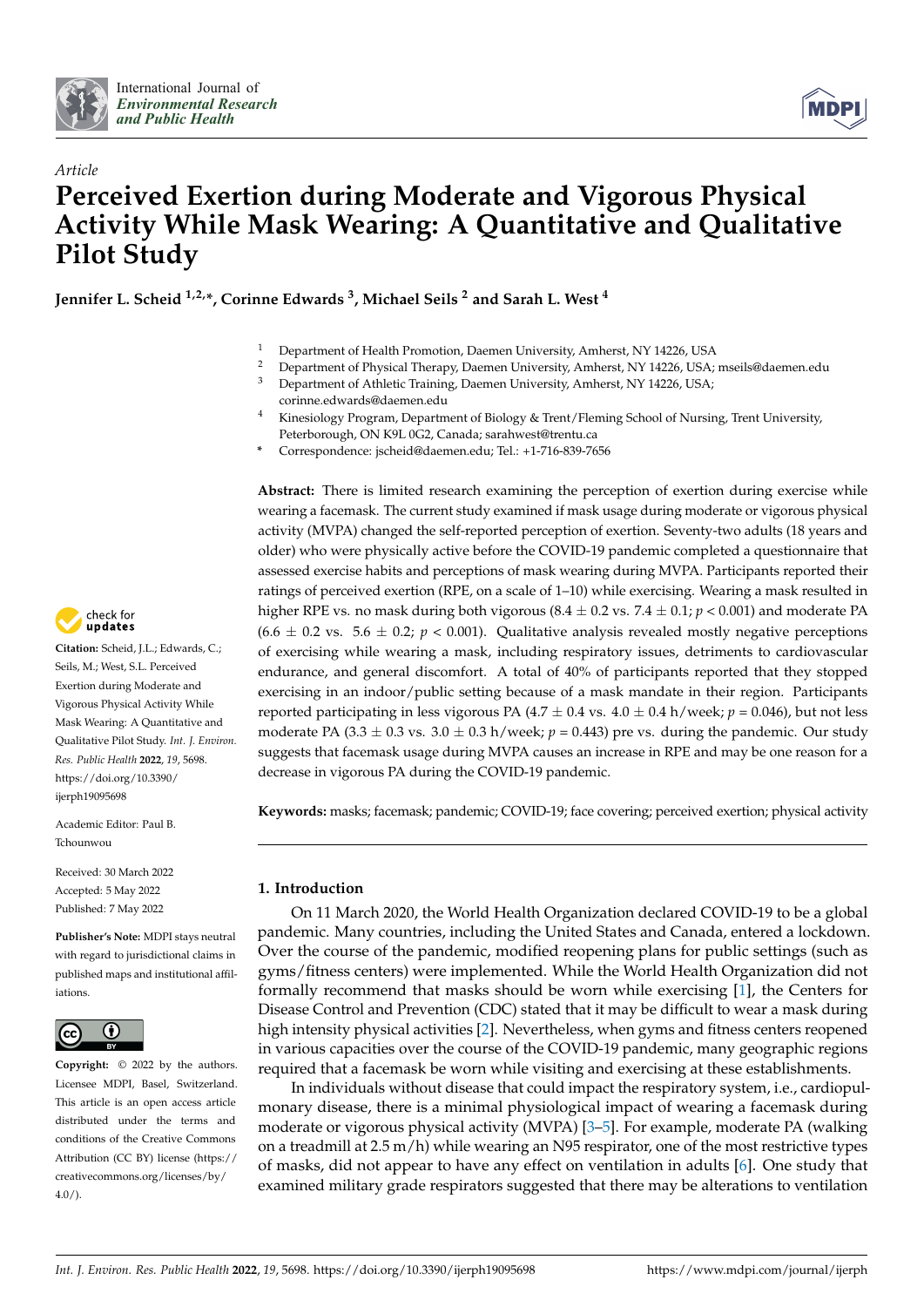during high exercise intensities above 85% of maximum oxygen consumption [\[7\]](#page-13-5). More recently, less restrictive masks (i.e., cloth and surgical), the more commonly used masks by the public during the COVID-19 pandemic, were evaluated in heathy individuals during cycling to exhaustion. In this study of 14 adults, wearing a cloth or surgical face mask had no impact on exercise related physiological outcomes, including time to exhaustion, peak power, arterial oxygen saturation, or heart rate [\[3\]](#page-13-2). In general, the physiological effects of wearing a mask are minimal and are unlikely to impact the exercise performance in healthy individuals without cardiopulmonary disease [\[5\]](#page-13-3).

Despite the minimal physiological impact of mask use during MVPA [\[5\]](#page-13-3), anecdotally there is public resistance in some regions to wearing masks during exercise. However, there is limited research formally examining the perception of exertion during exercise while wearing a facemask, and these studies report mixed findings [\[3,](#page-13-2)[8,](#page-13-6)[9\]](#page-13-7). In one study, healthy individuals  $(n = 14)$  performed cycling to exhaustion under three conditions (surgical mask, cloth mask, no mask), and there was no difference in ratings of perceived exertion (RPE) based on mask wearing [\[3\]](#page-13-2). Similarly, healthy individuals (*n* = 16) performed a maximal cycling exercise test under three conditions (surgical mask, N95 respirator, no mask) and demonstrated no difference in RPE at any stage of the ramped protocol [\[8\]](#page-13-6). However, Wong et al. demonstrated that RPE was increased during a 6 min graded (10%) treadmill walking task between those wearing masks compared to those without masks [\[9\]](#page-13-7). Previous research has highlighted that during the COVID-19 pandemic, there may be some psychological barriers to mask use that may also impact exercise [\[10\]](#page-14-0). In the current study, we sought to examine the perception of exertion during exercise more thoroughly, using both quantitative and qualitative methods to examine mask perceptions.

Therefore, the purpose of the current study was to use a mixed methods approach to examine if facemask use impacts the perception of exertion during MVPA. Quantitatively, we determined self-reported RPE with and without a facemask during both moderate and vigorous exercise. Qualitatively, we examined personal experiences with masks during exercise by asking participants about their experiences exercising while wearing a mask.

#### **2. Materials and Methods**

#### *2.1. Participants*

Participants were adults (over 18 years of age) who identified themselves as being regularly physically active before the COVID-19 pandemic (11 March 2020). Regular physical activity was defined as 150 min/week of MVPA for at least 6 months [\[11\]](#page-14-1). In addition to targeting participants who were physically active before the pandemic, we also used questions about physical activity to confirm that the participants met the ACSM's guidelines for being physically activity before the COVID-19 pandemic [\[11\]](#page-14-1). We targeted people who exercised regularly because we expected them to have the most experience with exercising with a mask on and were therefore more appropriate to elicit perceptions of wearing masks during exercise (compared to individuals who were new to exercise).

Participants were recruited via social media (Facebook and Instagram) and email using an electronic flyer which explained inclusion criteria (18 years of age and physically active for at least 6 months before the start of the pandemic, 11 March 2020). Recruitment flyers were also placed outside of the gym and fitness areas local to the Amherst NY region, and on a post-secondary college campus. Participants accessed the study using a link to the survey, which included collecting demographic, medical, and facemask usage information, in addition to requesting responses to physical activity questions using a modified version of the World Health Organization's Global Physical Activity Questionnaire [\[12\]](#page-14-2) and the Rate of Perceived Exertion (RPE) scale [\[11\]](#page-14-1). The survey was open from June 2021 through November 2021. The college's institutional review board approved the study (Daemen University Human Subject Research Review Committee, ATH.0621.005, on 14 June 2021), and informed consent was obtained from all the subjects via the survey tool prior to study participation.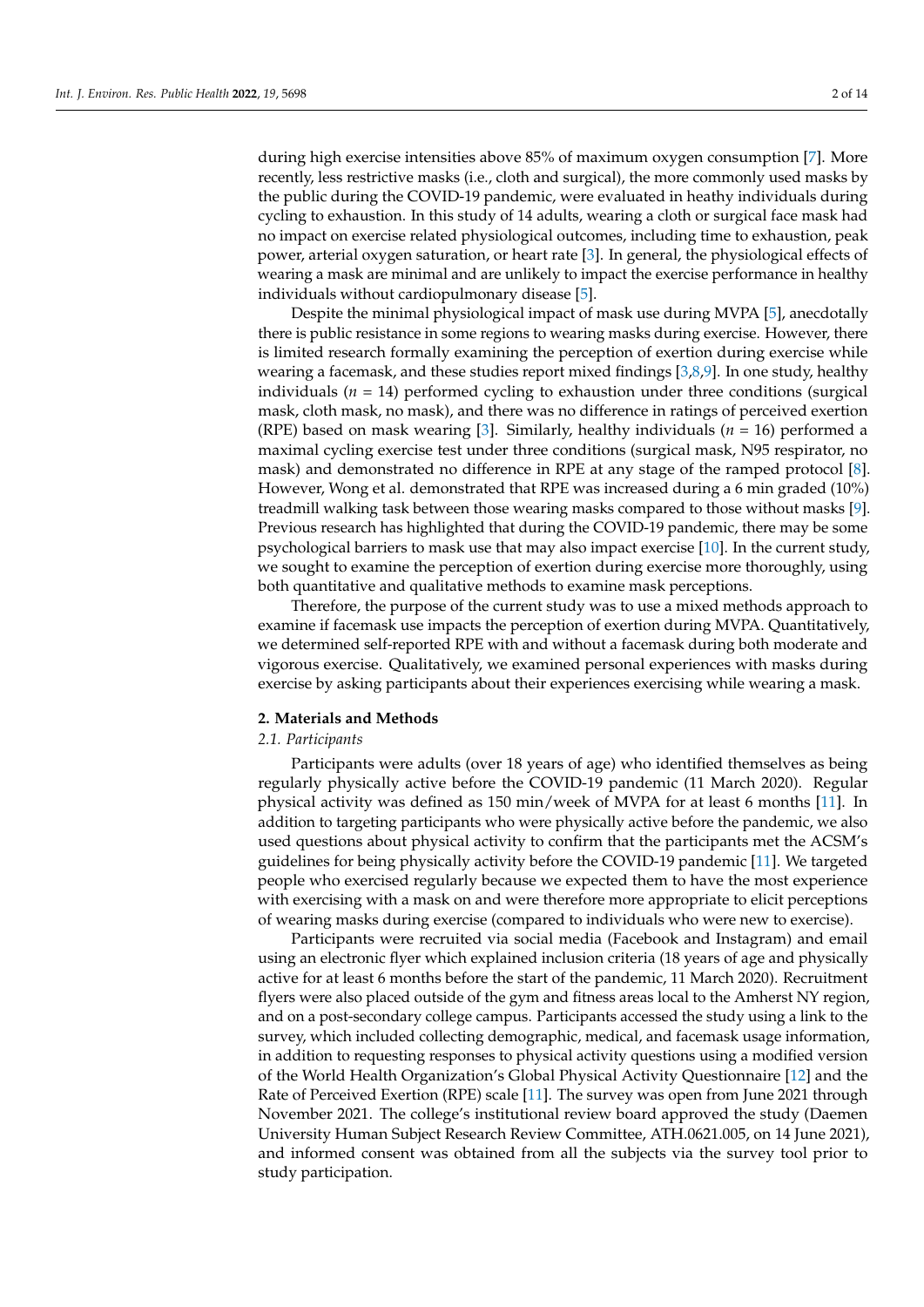## *2.2. Data Collection*

## 2.2.1. Physical Activity

The survey provided to participants can be found in the Appendix [A.](#page-10-0) The World Health Organization's Global Physical Activity Questionnaire was modified to collect information about recreational moderate physical activity and recreational vigorous physical activity [\[12\]](#page-14-2). To collect information about physical activity prior to COVID-19, we stated the following before we asked specific questions about physical activity: "Please think about any vigorous exercise (an activity that causes large increase in breathing or heart rate) before COVID-19," and "Please think about any moderate exercise (an activity that caused a small increase in breathing or heart rate) before COVID-19". To collect physical activity information during COVID-19, we asked the same questions, but specified that we were inquiring about current physical activity habits.

#### 2.2.2. Rate of Perceived Exertion

We used a modified RPE scale of 1–10 to measure the participant's perception of exertion when engaging in MVPA before the COVID-19 pandemic, and also their RPE when currently engaging in MVPA (i.e., during the COVID-19 pandemic) [\[11\]](#page-14-1). Furthermore, we also asked participants who wore a mask during MVPA to rate their RPE while wearing a mask.

#### 2.2.3. Personal Experiences with a Mask during Exercise

To learn more about the perceptions and personal experiences of participant's mask wearing during exercise, our survey included two open ended-questions: (1) "If your workout routine changed because of a mask mandate, please elaborate about how your workout routine changed because of the mask mandate" and (2) "Please tell us about your experience with working out with a mask on". Participants could enter their text into a provided textbox telling us about their experiences, as requested.

## 2.2.4. Quantitative Data Analysis

Only participants that reported at least 150 min of MVPA before the pandemic were included in the analysis. Demographic data was presented using descriptive and dispersion statistics. Repeated measures ANOVA was used to compare RPE scores (with and without a facemask, during both moderate and vigorous physical activity) and physical activity minutes (before COVID-19 and during the COVID-19 pandemic). Repeated measures ANOVA was used so that we could conduct the analysis while controlling for pre-existing medical conditions or type of mask worn during exercise. All data were analyzed using the SPSS for Windows (version 28.0, Chicago, IL, USA) statistical software package. Data are reported in mean  $\pm$  SEM and significance was accepted at  $p < 0.05$ .

#### 2.2.5. Qualitative Data Analysis

Participants were provided with pseudonyms, and confidentiality was maintained with their individualized responses. The researcher reviewed and analyzed the responses for both open-ended questions: (1) "If your workout routine changed because of a mask mandate, please elaborate about how your workout routine changed because of the mask mandate" and (2) "Please tell us about your experience with working out with a mask on".

The qualitative analysis focused on assessing themes for both open-ended questions regarding participant's routine changes during the mask mandate and perceptions of exercising with masks on. The researcher read each line of the participant's responses and identified key words and phrases. Open coding was used for initial data analysis to categorize responses. Axial coding was then used to narrow down codes into themes and subthemes [\[13\]](#page-14-3). A qualitative analysis of both open-ended questions was manually coded. Upon completion of the analysis, the qualitative findings, themes, and subthemes were organized and are displayed in Tables [1](#page-4-0) and [2.](#page-4-1)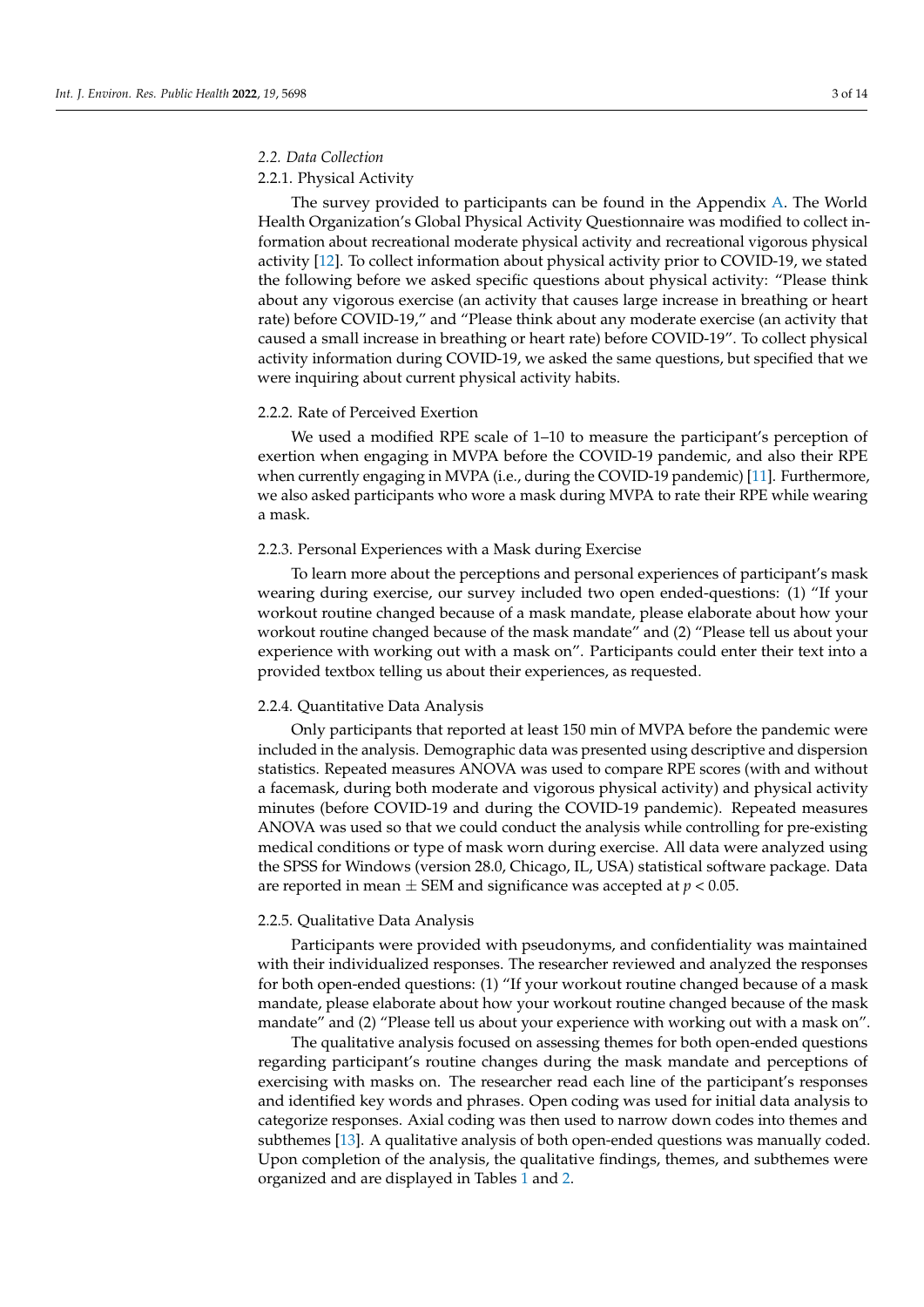| Perception | Theme                                      | Subtheme                          |
|------------|--------------------------------------------|-----------------------------------|
| Positive   | Improvements $(n = 2)$                     | Increased Endurance               |
|            |                                            | <b>Increased Strength</b>         |
| Neutral    | No Change ( $n = 13$ )                     | No Changes to Routine             |
|            |                                            | Tolerable                         |
|            |                                            | Small Learning Curve but Does not |
|            |                                            | Impede Workout                    |
| Negative   | Respiratory ( $n = 38$ )                   | Difficult to Breathe              |
|            |                                            | Respiratory Discomfort            |
|            |                                            | <b>Increased Respiratory Rate</b> |
|            |                                            | Asthma Symptoms Increased         |
|            |                                            | <b>Suffocating at Times</b>       |
|            | Cardiovascular Endurance ( $n = 21$ )      | <b>Increased Challenge</b>        |
|            |                                            | More Rest Breaks Needed           |
|            |                                            | <b>Increased Hydration Needed</b> |
|            |                                            | <b>Fatigues Faster</b>            |
|            |                                            | Unable to Work as Hard            |
|            | Discomfort ( $n = 27$ )                    | Sweaty Mask                       |
|            |                                            | Increased Temperature of Air      |
|            |                                            | Mask is Uncomfortable             |
|            |                                            | Increased Lightheadedness         |
|            |                                            | <b>Increased Anxiety</b>          |
|            |                                            | Declines Exercising with Mask on  |
|            | Declines to Exercise with Mask ( $n = 5$ ) | No Plans to Exercise with Mask on |

<span id="page-4-0"></span>**Table 1.** Overview of Common Themes for Perceptions of Exercising While Wearing a Mask.

<span id="page-4-1"></span>**Table 2.** Overview of Perceived Workout Changes due to the Mask Mandate.

| <b>Perceived Changes</b> | Theme                                   | Subtheme                         |
|--------------------------|-----------------------------------------|----------------------------------|
| Exercise                 | No Change $(n = 7)$                     | No Changes Noted                 |
|                          |                                         | Intensity                        |
|                          | Decreased $(n = 19)$                    | Frequency                        |
|                          |                                         | Duration                         |
|                          |                                         | Used Equipment at Home           |
| Location                 | Increased Exercise at Home $(n = 14)$   | Purchased Equipment              |
|                          |                                         | for Home                         |
|                          | Increased Exercise Outside ( $n = 11$ ) | <b>Increased Walking Outside</b> |
|                          |                                         | <b>Increased Running Outside</b> |
|                          |                                         |                                  |

One researcher was solely responsible for analyzing the data without the use of any external coding programs or intercoder assessment. The exploratory nature of the investigation alleviated concern for inter-rater reliability. No additional raters or coding programs were utilized in this study.

#### **3. Results**

#### *3.1. Demographic Information*

A total of 76 surveys were completed, 1 was excluded as it was a duplicate submission, and 3 were excluded because they did not meet the exercise requirements when they answered the exercise questions within the survey. Therefore, a total of 72 regular exercisers (prior to COVID-19) were included in the current analysis. A total of 98% of the participants resided in the United States. Participants primarily identified as female (73%), with a mean age of 33.5  $\pm$  1.7 years (range 18–66 years), and were predominantly (91%) Caucasian. Twelve percent of the participants were current college athletes. Participants self-reported engaging in  $3.3 \pm 0.3$  h/week of moderate PA and  $4.7 \pm 0.4$  h/week of vigorous PA prior to the COVID-19 pandemic. While all participants engaged in regular physical activity (defined as at least 150 min of physical activity a week) as a study entry criterion, 25 of the participants reported a pre-existing medical condition with asthma (*n* = 15) as the most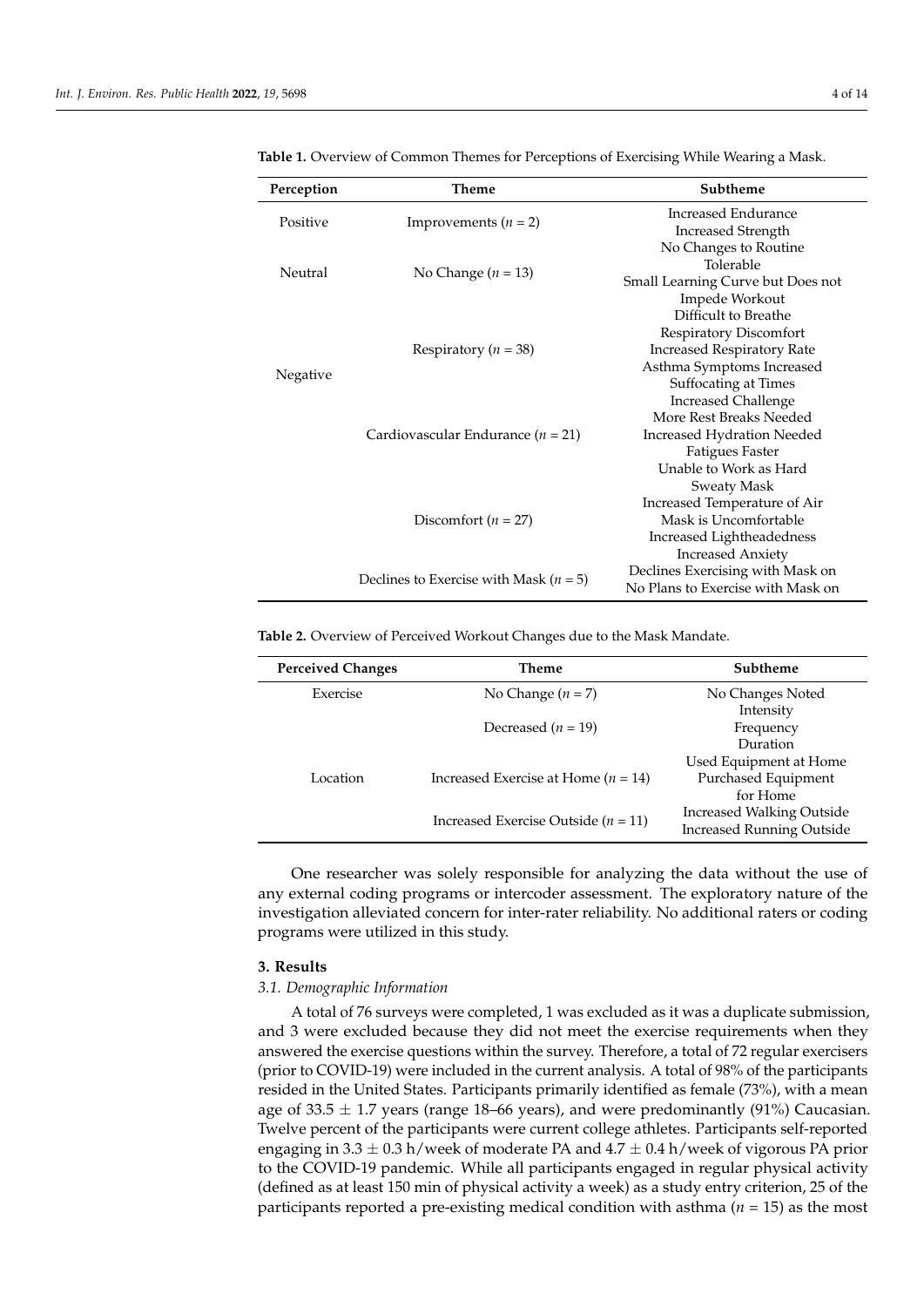commonly reported condition. The other reported medical conditions were high cholesterol  $(n = 3)$ , hypertension  $(n = 1)$ , osteoporosis  $(n = 1)$ , or "other"  $(n = 5)$ . Three participants checked more than one medical condition. The participants reported wearing a variety of masks while being physically active during the pandemic. Of those who wore a mask during exercise, the most commonly reported mask types used during PA were cloth masks (41%), surgical masks (37%), and sport specific masks (11%).

activity (defined as at least 150 min of physical activity a week) as a study entry criterion, and the study e

## *3.2. Ratings of Perceived Exertion 3.2. Ratings of Perceived Exertion*

Figure 1 shows that during vigorous PA, individuals indicated that their RPE (on scale Figur[e 1](#page-5-0) shows that during vigorous PA, individuals indicated that their RPE (on of 1–10) while exercising and wearing a mask was higher compared to when they exercised with no mask (8.4  $\pm$  0.2 vs. 7.4  $\pm$  0.1;  $p$  < 0.001). During moderate PA, self-reported RPE while exercising and wearing a mask was also higher compared to when they exercised with no mask (6.6  $\pm$  0.2 vs. 5.6  $\pm$  0.2;  $p$  < 0.001). Results were still significantly different (*p* < 0.01), i.e., RPE was higher when wearing a mask compared to no mask during both (*p* < 0.01), i.e., RPE was higher when wearing a mask compared to no mask during both vigorous and moderate exercise when controlling for pre-existing medical conditions or vigorous and moderate exercise when controlling for pre-existing medical conditions or type of mask worn during exercise. type of mask worn during exercise.

<span id="page-5-0"></span>

Figure 1. Ratings of Perceived Extension (RPE, scored on a scale of 1-10) during moderate and vigorous exercise with and without a mask.  $* p < 0.001$  when comparing exercising with no mask on exercising with a mask on. to exercising with a mask on.

#### *3.3. Physical Activity*

A total of 41% of participants reported that they stopped exercising in an indoor/public setting because of a mask mandate in their region. Figure [2](#page-6-0) demonstrates that individuals participated in less self-reported vigorous PA  $(4.7 \pm 0.4 \text{ vs. } 4.0 \pm 0.4 \text{ h/week}; p = 0.046)$ but not less moderate PA  $(3.3 \pm 0.3 \text{ vs. } 3.0 \pm 0.3 \text{ h/week}; p = 0.443)$  or total physical activity (8.0  $\pm$  0.6 vs. 7.0  $\pm$  0.6 h/week; *p* = 0.053) pre vs. during the pandemic. Prior to the COVID-19 pandemic, 100% of the participants met the ACSM recommendation for aerobic physical activity (this was a requirement to be included in the research study) and during the COVID-19 pandemic, 87.7% of the participants still met the ACSM recommendations for aerobic physical activity.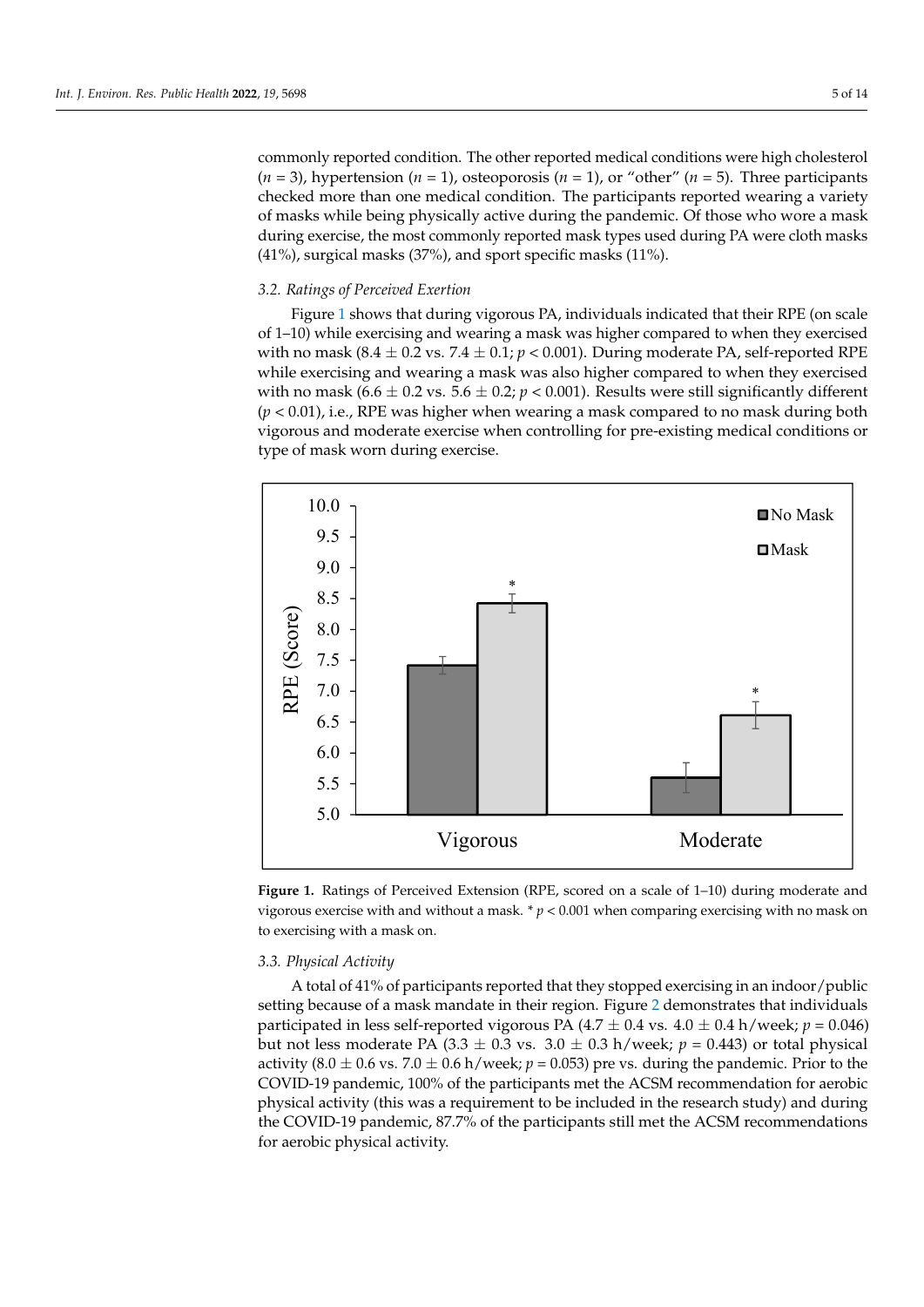<span id="page-6-0"></span>



## *3.4. Personal Experiences with Mask Wearing 3.4. Personal Experiences with Mask Wearing*

The responses for perceptions of exercising while wearing a mask were analyzed into The responses for perceptions of exercising while wearing a mask were analyzed into themes and subthemes, and outlined in Tabl[e 1](#page-4-0). The overall perceptions of wearing masks themes and subthemes, and outlined in Table 1. The overall perceptions of wearing masks were primarily negative. There were 2 individuals with positive experiences, 13 with neutral experiences, and majority of individuals that specifically addressed negative perceptions.

#### $\overline{\phantom{a}}$ 3.4.1. Positive Experiences with Mask Wearing

Two individuals reported positive experiences associated with mask wearing while exercising, including increasing their strength and endurance while wearing the mask. Participant 2 reported, "I definitely believed it boosted my endurance levels by a lot".<br>Participant 2 reported, "I definitely believed it boosted my endurance levels by a lot". Participant 50 echoed similar sentiments when describing feeling stronger compared to the pre-mask mandate. The participant attributed this feeling to a "placebo or it could be a<br>https://www.compared to a control of a control of a control of a control of a control of a control of a control of a control of a hypoxic effect" due to mask wearing. However, these were the only two individuals that expressed positive experiences when describing mask wearing during exercise.

## 3.4.2. Neutral Experiences with Mask Wearing

Thirteen individuals reported a neutral experience when describing mask wearing there were no changes to their routines. Participant 28 reports, "working out with a mask on was uncomfortable, but not enough to keep me from doing it". Participant 74 described it during exercise. These participants described the masks as tolerable and expressed that as, "more of an inconvenience than effecting my workout." In summary, 13 total individuals reported a generally neutral experience when describing their experiences of mask wearing during exercise.

#### 3.4.3. Negative Experiences with Mask Wearing

The most significant findings of this open-ended question were the negative perceptions of exercising while wearing a mask. These negative experiences were coded into categories of respiratory, discomfort, cardiovascular endurance, and decline in the desire to exercise while wearing a mask.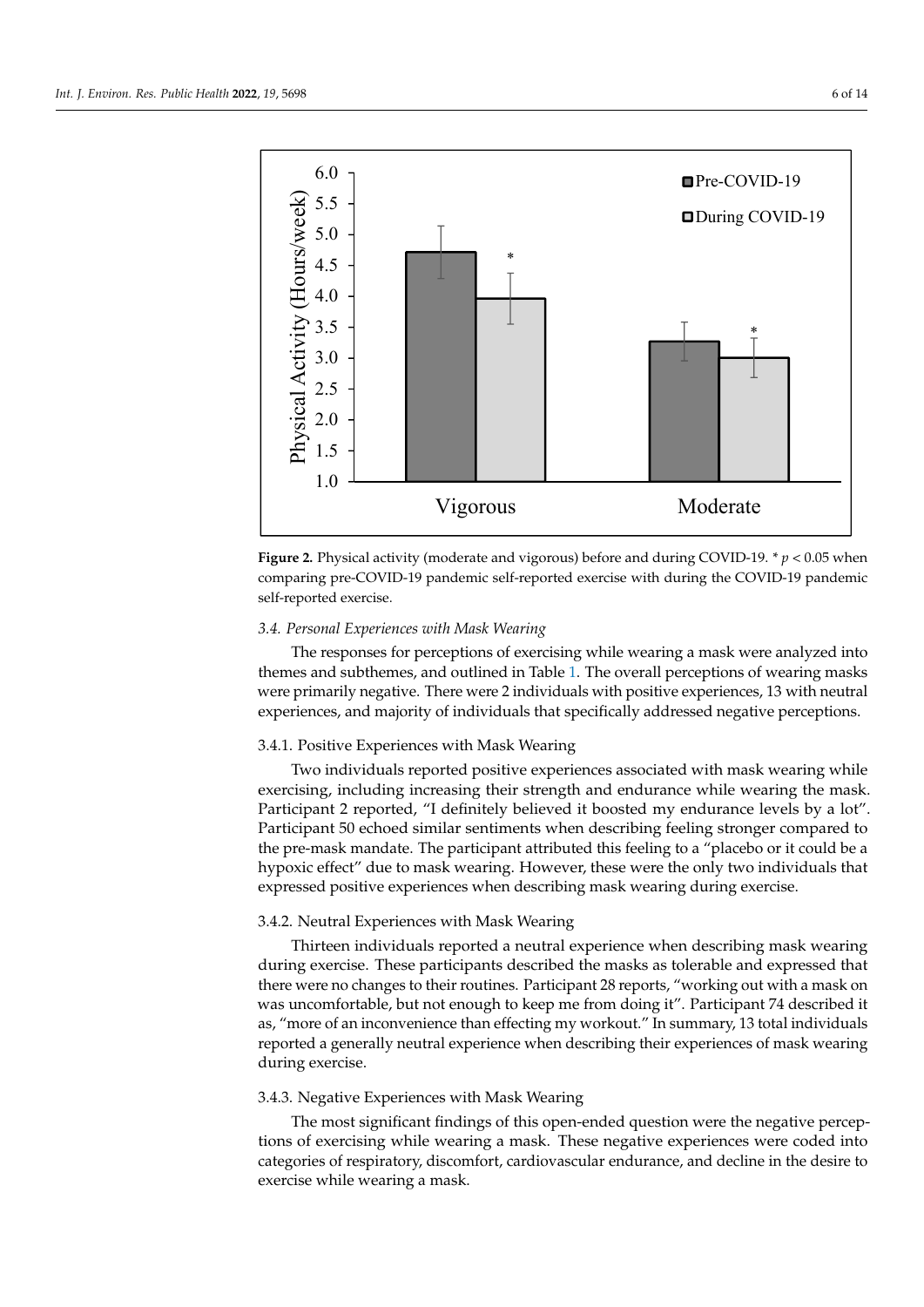Respiratory complaints were the most common theme observed. In total, 38 individuals reported negative experiences associated with their respiratory systems, including subthemes of difficulty breathing, discomfort, increased respiration rate, asthma symptoms, and the sensation of suffocating at times. Participants 5, 26, 32, 34, 42, and 49 all used the term "difficult" when describing their respiratory status while exercising with a mask. Participant 34 elaborated further, "sometimes it feels like its more difficult to exhale than inhale with a mask on". Participants 35 and 60 specifically used the descriptor "discomfort" when describing their respiratory symptoms.

As individuals described perceived changes to their respiratory rates. Participant 32 explains "When moving in general with a mask on, it increases my breathing rate a lot more than if I was not wearing a mask". As breathing rates increased, individuals reported increased asthma-like symptoms and the sensation of suffocating. Participant 60 explained, "the repetitive exercise induced asthma attacks worsened". Participant 69 explained that "running with a mask on is suffocating".

Discomfort was the second most common theme of negative perception described. There were 27 participants that expressed discomfort, including sweat, increased temperature, light-headedness, and increased anxiety. Participant 5 described the "mask being soaked in sweat," and Participant 16 reported, "the mask was irritating to wear". The increased temperature was often described as an inconvenience and a challenge. Participants 33, 34, and 48 all described the mask as feeling hot and uncomfortable. Participants 23 and 63 described feeling light-headed while wearing masks while exercising, and Participant 8 explained that he/she "felt more anxious" due to the mask. These were common findings expressed by the 27 participants as negative perceptions of wearing masks while exercising.

Cardiovascular changes were the third most common negative perception of wearing masks while exercising. There were 21 participants that commented on the effects of cardiovascular endurance, including increased challenge, increased frequency of breaks needed for rest or hydration, increased fatigue, and decreased ability to work as hard. Participants 32, 49, and 61 all commented on requiring more breaks, attributed to wearing masks. Participant 51 reported that his/her "heart rate increased more rapidly". Negative perceptions were described for numerous participants related to the effects on their cardiovascular system during exercise with masks on.

Last, there were 5 participants that refused to exercise with masks on (Participants 37, 68, 70, 75, and 76). All these participants explained they felt so negatively about mask wearing during exercise that they refused to do it. Participant 75 reports, "never did it and don't plan on trying it," and participant 76 echoed similar sentiments when stating "I don't do it".

These themes and subthemes demonstrate the lived experience and perceptions of individuals concerning exercising with masks on.

#### *3.5. Personal Experiences with Workout Changes Due to the Mask Mandate*

The responses from the participants for perceived workout changes due to the mask mandate were analyzed into themes and subthemes, as outlined in Table [2.](#page-4-1) The two themes found were: perceived workout changes due to the mask mandate, and a change in the location of exercise.

#### 3.5.1. No Changes in Exercise Routines

There were 7 participants that reported no changes in their exercise routines (Participants 23, 33, 41, 53, 54, 56, 69). Participant 69 explains that he/she is "still running the same amount," and participant 33 says, "I still lifted inside at the gym". These 7 individuals did not express any workout changes due to the mask mandate.

#### 3.5.2. Negative Changes in Exercise Routines

There were 19 individuals who expressed negative changes to workout frequency, intensity, and duration. Participant 12 explains, "frequency of indoor exercise and exercise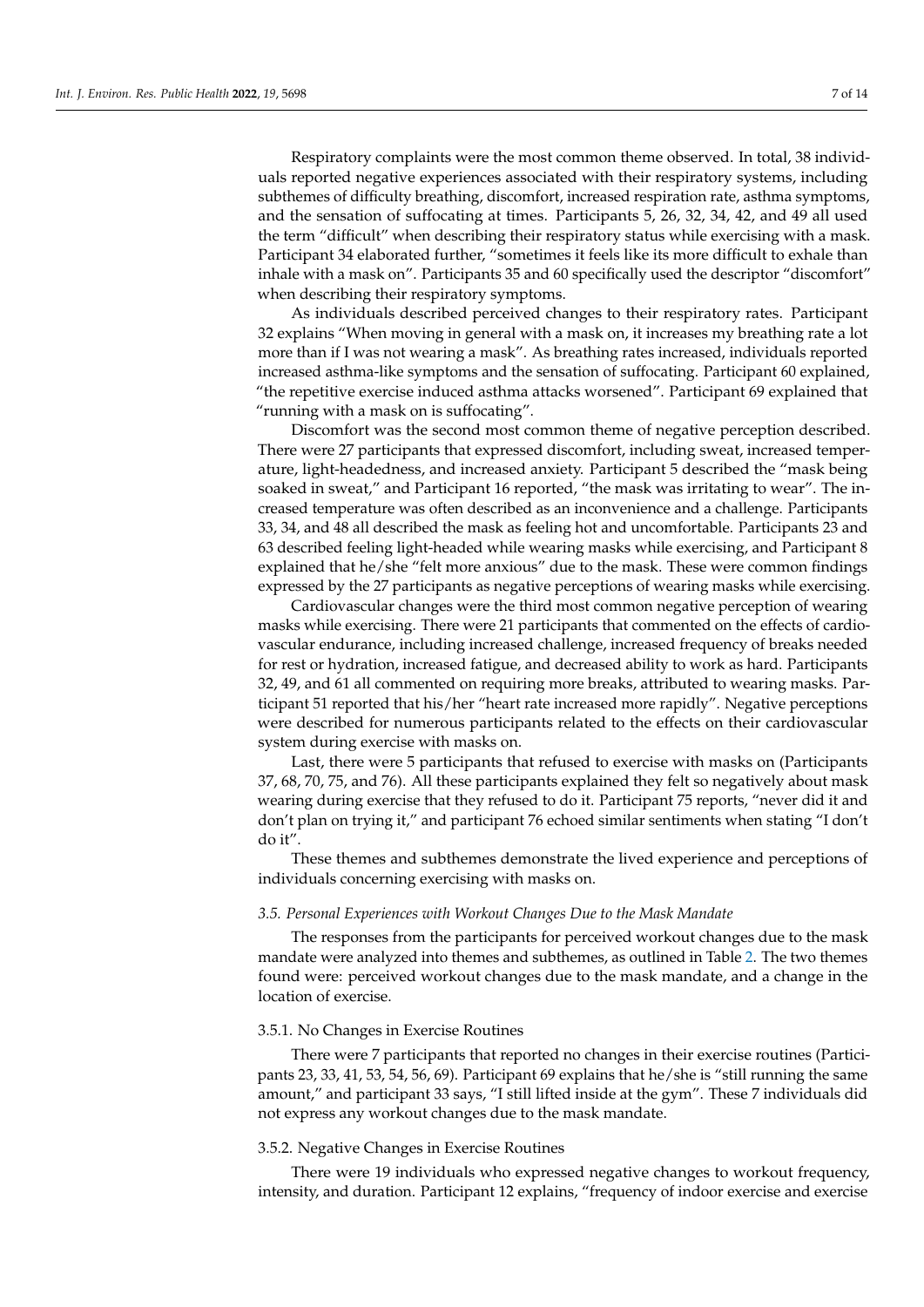intensity decreased". Participant 16 specifically reported the need to "stop HIIT workouts after my lifting session because wearing a mask would make it hard to breath." All these individuals expressed different scenarios of strategically decreasing their frequency, intensity, or duration of exercise due to the mask mandates.

#### 3.5.3. Location Change of Exercise

One of the most common themes identified from data analysis was a change in location for exercise. Of the participants, 14 described increased exercising at home, and 11 described increased exercising outside. Many individuals reported quitting the gym and focusing solely on exercise at home. These participants purchased equipment and were able to establish and build an exercise routine in the convenience of their homes. The most common exercises reported at home included using cycling, treadmill/elliptical equipment, and body weight supported exercise. Participant 36 explains, "I did a lot more working out at home. Using the stationary bike and treadmill more, increasing body weight exercises and adding in yoga". Participant 68 describes, "I bought home gym equipment (weights, spin bike, elliptical) and workout at home".

There were 11 individuals that emphasized increasing their outdoor walking and running routine. For example, Participant 76 reports, "I now use a home gym exclusively, or fitness walk outside". Many individuals reported they avoided indoor activity and focused on outdoor work instead. Participant 62 says that he/she "quit the gym and worked out at home and continue outdoor running".

#### **4. Discussion**

The purpose of the current study was to use a mixed methods analysis of a survey to examine if facemask use due to COVID-19-related mandates impacts the perception of exertion during MVPA. Quantitatively, we examined RPE with and without a facemask and demonstrated that RPE was higher while wearing a mask during both moderate and vigorous PA. Qualitative analysis provided further insights and revealed that participants had mostly negative perceptions of exercising while wearing a mask. Negative perceptions included a perceived increase in respiratory issues, detriments to cardiovascular endurance, and general discomfort due to the mask during exercise.

This is the first mixed methods study to explore mask usage during the COVID-19 pandemic and the associated perceptions of exertion during PA. Our results of increased RPE with exercise and mask usage are not surprising, given that masks have been reported to be uncomfortable, even in non-exercise related situations (for example, for healthcare workers). Headaches [\[14\]](#page-14-4), acne [\[15\]](#page-14-5), nasal bridge scaring [\[16\]](#page-14-6), facial itching [\[16\]](#page-14-6), rash/irritation [\[17\]](#page-14-7), and discomfort related to increased facial temperatures [\[18,](#page-14-8)[19\]](#page-14-9) have been reported due to mask wearing. Previously, few studies have examined RPE during exercise, and existing studies reported varying results [\[3,](#page-13-2)[8,](#page-13-6)[9\]](#page-13-7). For example, Shaw et al. prospectively examined RPE in healthy individuals during cycling to exhaustion while wearing a mask, demonstrating that relative to peak performance, there was no difference in RPE based on mask wearing (surgical mask, cloth mask, or no mask) [\[3\]](#page-13-2). Similarly, Epstein et al. also demonstrated that in healthy individuals (*n* = 16), there were no differences in RPE when the participant performed a maximal cycling exercise test under three conditions (surgical mask, N95 respirator, or no mask) [\[8\]](#page-13-6). However, Wong et al. demonstrated that RPE was increased during a 6 min graded (10%) treadmill walking task between those wearing masks compared to those without masks [\[9\]](#page-13-7). These differences regarding the impact of mask use on RPE during PA may have to do with the subjective nature of RPE scales.

While RPE scores are subjective, they do evaluate the perception of exhaustion, which may be related to physiological changes such as elevations in heart rate, but they may also vary based on personal experiences. Not only did our study examine RPE changes, but we also explored the perceptions of the individual participants while exercising with a mask. The participants in the current study reported more negative statements (91 statements) regarding exercising with masks on in comparison to positive (2 statements) or neutral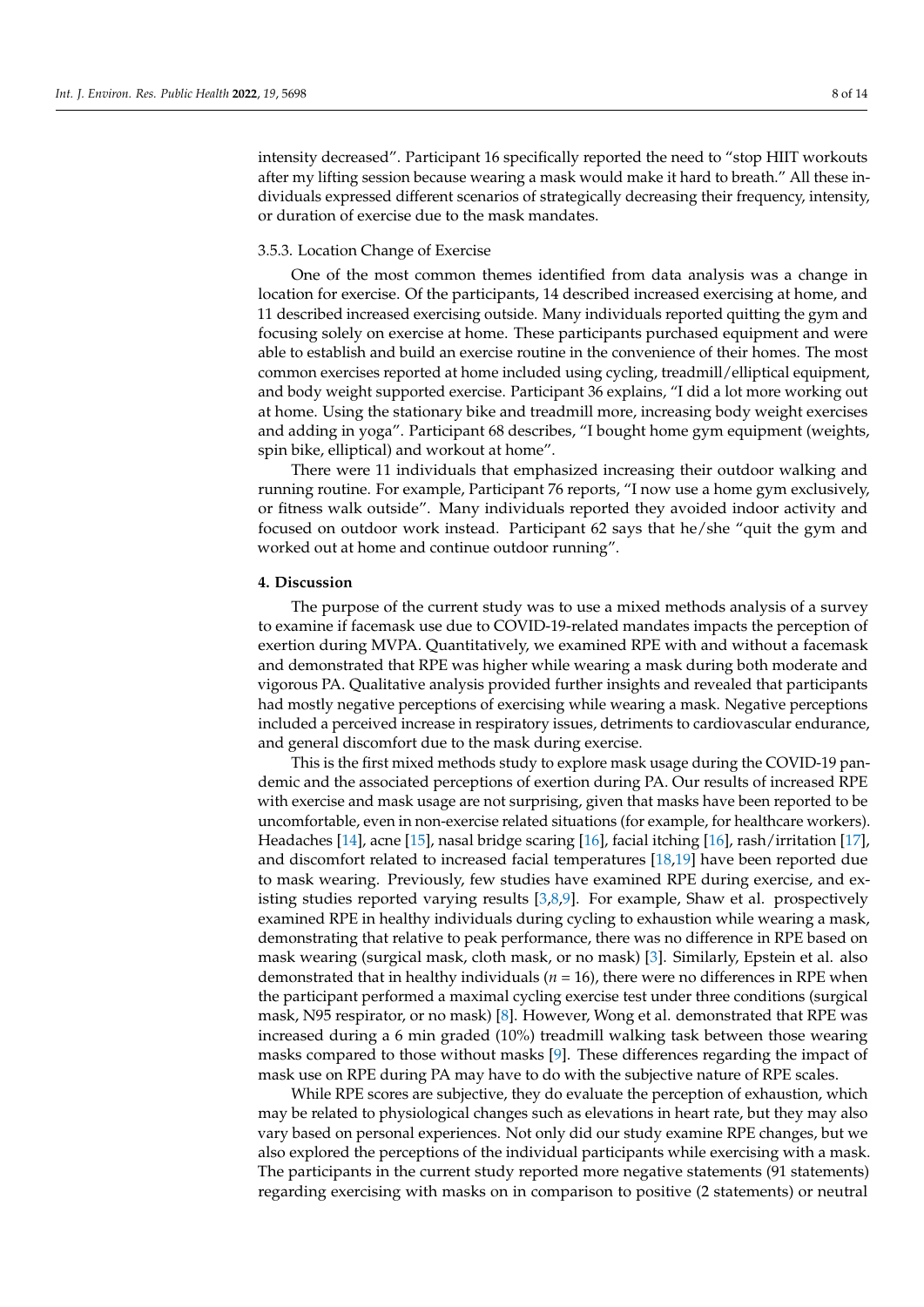perceptions (13 statements). The most common negative themes include the affects associated with the respiratory system, followed by discomfort and a decline in cardiovascular endurance. There were five individuals who expressed such negative feelings for exercising with masks on that they adamantly refused to exercise while wearing masks.

Perhaps not surprisingly, individuals reported participating in less vigorous PA during the COVID-19 pandemic compared to vigorous PA prior to the COVID-19 pandemic. Following the declaration of the pandemic, PA levels in the general active adult population have reportedly decreased [\[20](#page-14-10)[,21\]](#page-14-11), and there was a steep decline in step counts worldwide [\[22\]](#page-14-12). Interestingly, in the current study, while vigorous PA decreased pre vs. during the COVID-19 pandemic, there were no reported changes in moderate or total PA. It is important to note that the participants in the current study all participated in physical activity (meeting ACSM guidelines) before the COVID-19 pandemic and potentially had enough experience with exercise to continue their exercise routine during the COVID-19 pandemic, but were unable to continue with the same quantity of vigorous PA. The qualitative analysis in the current study also suggests that the participants changed their workout routines to include more exercise at home or outdoors. It is possible that this shift in the location of exercise (and potentially, the mode of exercise) contributed to the change in exercise intensity. Cortis et al. recently examined differences between a Zumba class (60 min class at a gym with an instructor) vs. a Zumba Exergame session (also 60 min) and demonstrated that the exercise heart rate was higher during the in-person Zumba class, suggesting that the increased exercise intensity during the class compared to the game could be due to the real-time feedback and the encouragement and enthusiasm of the instructor and other participants [\[23\]](#page-14-13). In the current study, more at-home workouts may have resulted in less vigorous exercise if the individual was used to feedback and encouragement from instructors, trainers, or peers in a gym setting.

In addition to reporting that some participants changed their workout routine to include more exercise at home or outdoors, some participants explicitly stated that they quit their gym memberships and changed their routine to include exercise at home and outdoors. There were some individuals in the current study that reported no changes to their exercise routines due to the mask mandates. However, more individuals expressed changing their routine to decrease exercise frequency, intensity, and duration of exercise due to the mask mandate. While many of the individual experiences varied, it is possible that these changes in exercise routine could negatively impact a participant's physical activity and, more specifically in this study, lead to a reduction in the participant's quantity of vigorous PA.

Our study includes a unique cohort of adults who regularly engaged in PA prior to the COVID-19 pandemic: 100% of the participants met the ACSM recommendation for aerobic PA. However, during the COVID-19 pandemic, 87.7% of the participants met the ACSM recommendations for aerobic PA. This indicates that even adults who are consistently physically active (i.e., are typically meeting the ACSM guidelines) reported challenges and barriers to exercising in a mask that may have then negatively impacted their ability to maintain their exercise levels. This barrier may, in fact, be amplified in individuals who were not exercisers prior the pandemic and would be looking to start their physical activity journeys; this is an important additional future research question to assess. Importantly, just under half (41%) of participants reported that they stopped exercising in an indoor/public setting because of a mask mandate in their region. Therefore, we observed that mask mandates do have an impact on the decision to participate in physical activity at a traditional gym or indoor fitness facility, which may influence the intensity of physical activity during exercise [\[23\]](#page-14-13).

One limitation of this study is that it was not a prospective laboratory study, but rather a retrospective study where participants had to recall both their RPE and their physical activity levels before the COVID-19 pandemic and during the mask mandate. However, this study used the RPE information as only one outcome, and more thoroughly examined the perceptions of wearing a mask during exercise via the open-ended questions and associated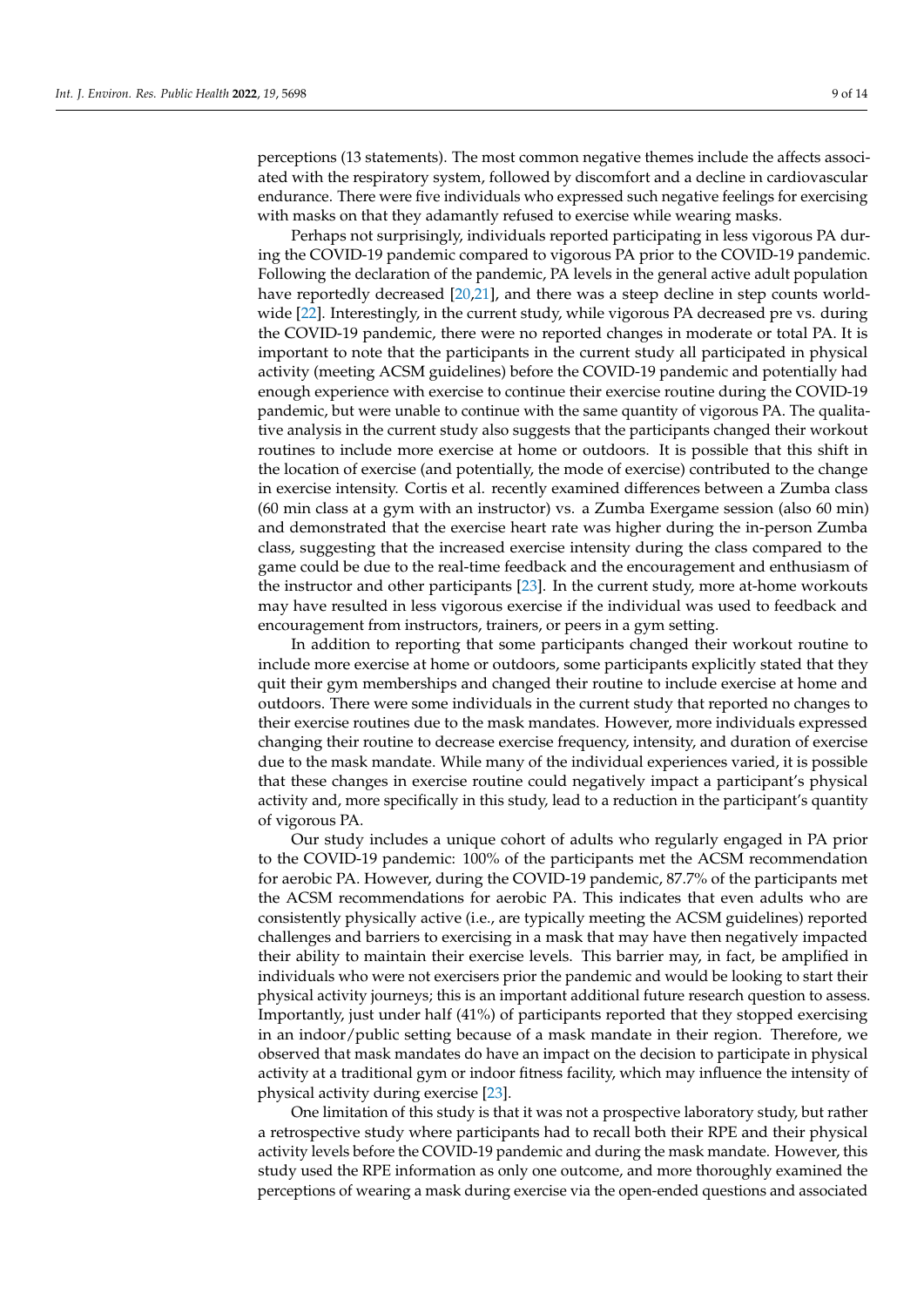qualitative analysis. From a public policy perspective, these opinions are important and impact individuals' physical activity behaviors. Moreover, the current study assessed physical activity using questions from the modified World Health Organization's Global Physical Activity Questionnaire [\[12\]](#page-14-2). We focused only on purposeful recreational physical activity and the Global Physical Activity Questionnaire (when completed in its entirety) assesses all aspect of physical activity, including physical activity involved in travel and work. These other aspects of PA were likely impacted by COVID-19 because of changes in office and work environments, not largely as a result of mask mandates. However, since this study only examined recreational activity, it does limit the generalizability of the research. Furthermore, the target population in this study was previously physically active because we expected this group to have the most experience with exercising with a mask on and they were, therefore, an appropriate group to elicit perceptions of wearing masks during exercise. However, these results may differ in individuals that are sedentary and who are just attempting to begin participating in an exercise program. Lastly, it is important to note that this data was collected during the COVID-19 pandemic, and evaluating perceptions during this time period may have caused increased variability compared to perceptions during non-pandemic times. Xie et al. demonstrated that during the COVID-19 pandemic, working memory capacity impacts an individual's ability to comply with social distancing mandates [\[24\]](#page-14-14). Future research should evaluate if cognitive factors mediate the perceptions of face masks use during exercise.

#### **5. Conclusions**

Our study suggests that facemask usage during MVPA causes an increase in RPE. Moreover, negative perceptions of wearing a mask during exercise are common, and are associated with perceptions of respiratory challenges, discomfort, and limitations of cardiovascular endurance. Therefore, negative perceptions of wearing a mask during exercise may be one factor contributing to a decrease in vigorous PA during the COVID-19 pandemic. The current study also suggests that individuals who regularly participated in MVPA prior to the COVID-19 pandemic changed their exercise routines during the facemask mandate. Future research should focus on how to reduce the perception of discomfort while wearing a facemask during exercise, since perceptions of these discomforts may have a significant negative impact on MVPA.

**Author Contributions:** Conceptualization, C.E., J.L.S. and S.L.W.; methodology, C.E. and J.L.S.; formal analysis, J.L.S. and M.S.; writing—original draft preparation, J.L.S.; writing—review and editing, S.L.W. and M.S.; supervision, J.L.S. All authors have read and agreed to the published version of the manuscript.

**Funding:** This research received no external funding.

**Institutional Review Board Statement:** The study was conducted in accordance with the Declaration of Helsinki, and approved by the Daemen University Human Subject Research Review Committee, (ATH.0621.005, 14 June 2021).

**Informed Consent Statement:** Informed consent was obtained from all subjects involved in the study.

**Data Availability Statement:** The data presented in this study are available on request from the corresponding author.

**Conflicts of Interest:** The authors declare no conflict of interest.

#### <span id="page-10-0"></span>**Appendix A. Copy of the Survey Provided to Participants**

Demographics

1. Before March 2020 (i.e., before the COVID-19 pandemic) did you regularly (regularly meaning for at least 6 months) participate in physical activity/exercise at least 3–5 times a week?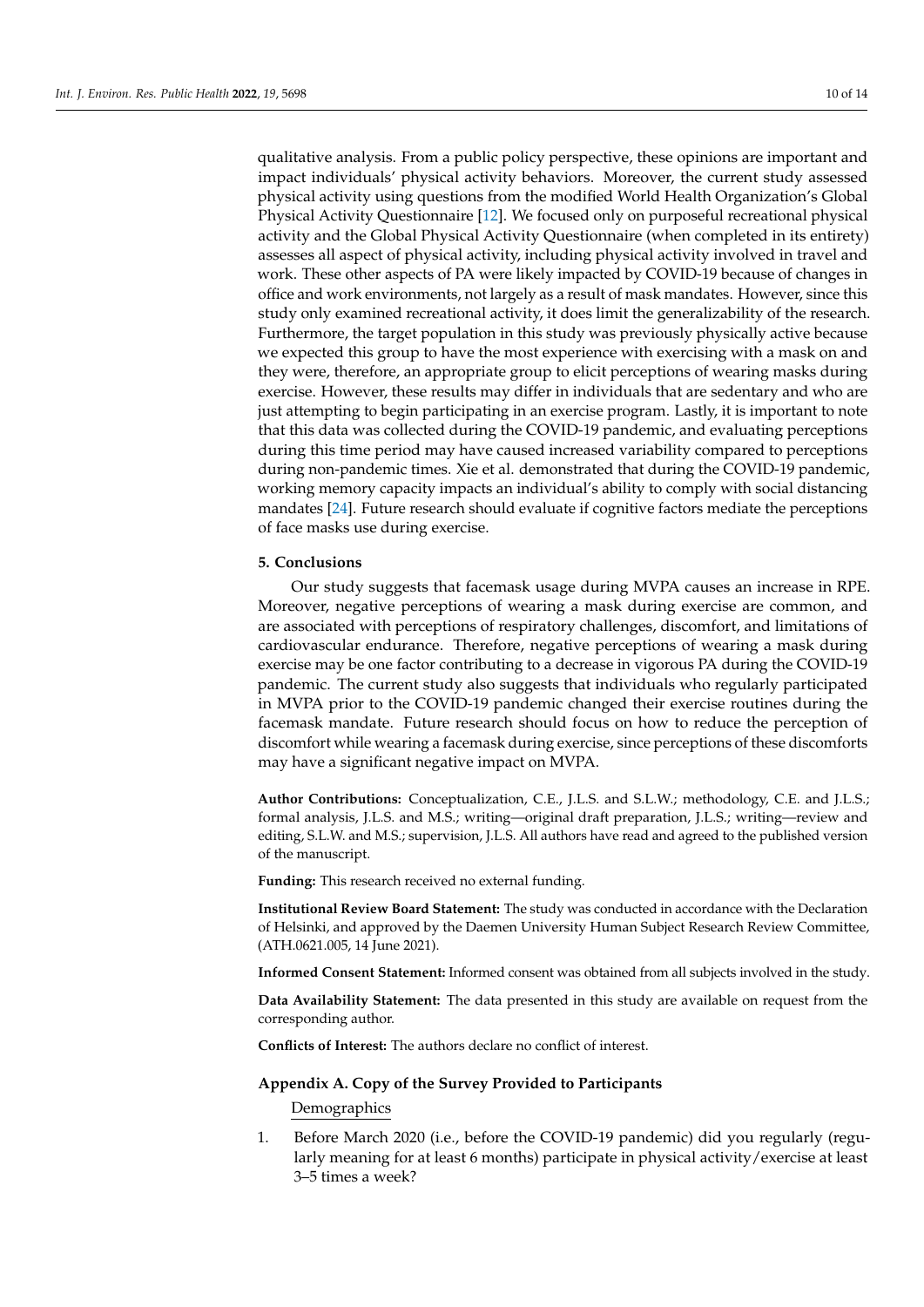- Yes
- No
- 2a. Are you at least 18 years of age or older?
- 2b. Please enter your age (in years)
- 3. Please indicate the gender that you identify with:
	- Male
	- **Female**
	- Non-binary/fluid
	- **Other**
- 4. What country do you live in?
- 5. What state do you live in? (Drop down of 50 states)
- 6. Ethnicity:
	- Hispanic or Latino
	- Not Hispanic or Latino
	- Other (please specify) \_
- 7. Please identify your race. Check all that apply
	- American Indian or Alaska Native
	- Asian or Asian American
	- African or African American
	- Middle Eastern
	- Caucasian (White)
	- Bi-Racial/Mixed Race
	- Other:
- 8. Are you currently a college varsity athlete?
	- Yes
	- N<sub>o</sub>
- 9. Pre-existing conditions: Check all that apply
	- Heart disease
	- Autoimmune Disease
	- Asthma
	- Cancer: (please specify) \_\_\_\_\_\_\_\_
	- **Diabetes**
	- Previous Heart Attack
	- **Hypertension**
	- High Cholesterol
	- Lung/Respiratory Disease
	- Osteoporosis
	- **Stroke**
	- Other:

#### Vigorous Exercise BEFORE COVID-19

Please think about any vigorous exercise (an activity that causes large increase in breathing or heart rate) before COVID-19.

- 1. During an average week, BEFORE COVID-19, did you participate in vigorousintensity physical activity/exercise recreational activities that caused a large increase in breathing or heart rate like running or football for at least 10 min continuously?
	- Yes
	- No (Skip to next section)
- 2. In a typical week, BEFORE COVID-19, on how many days per week did you participate in vigorous-intensity physical activity/exercise/recreational activities? \_\_\_\_\_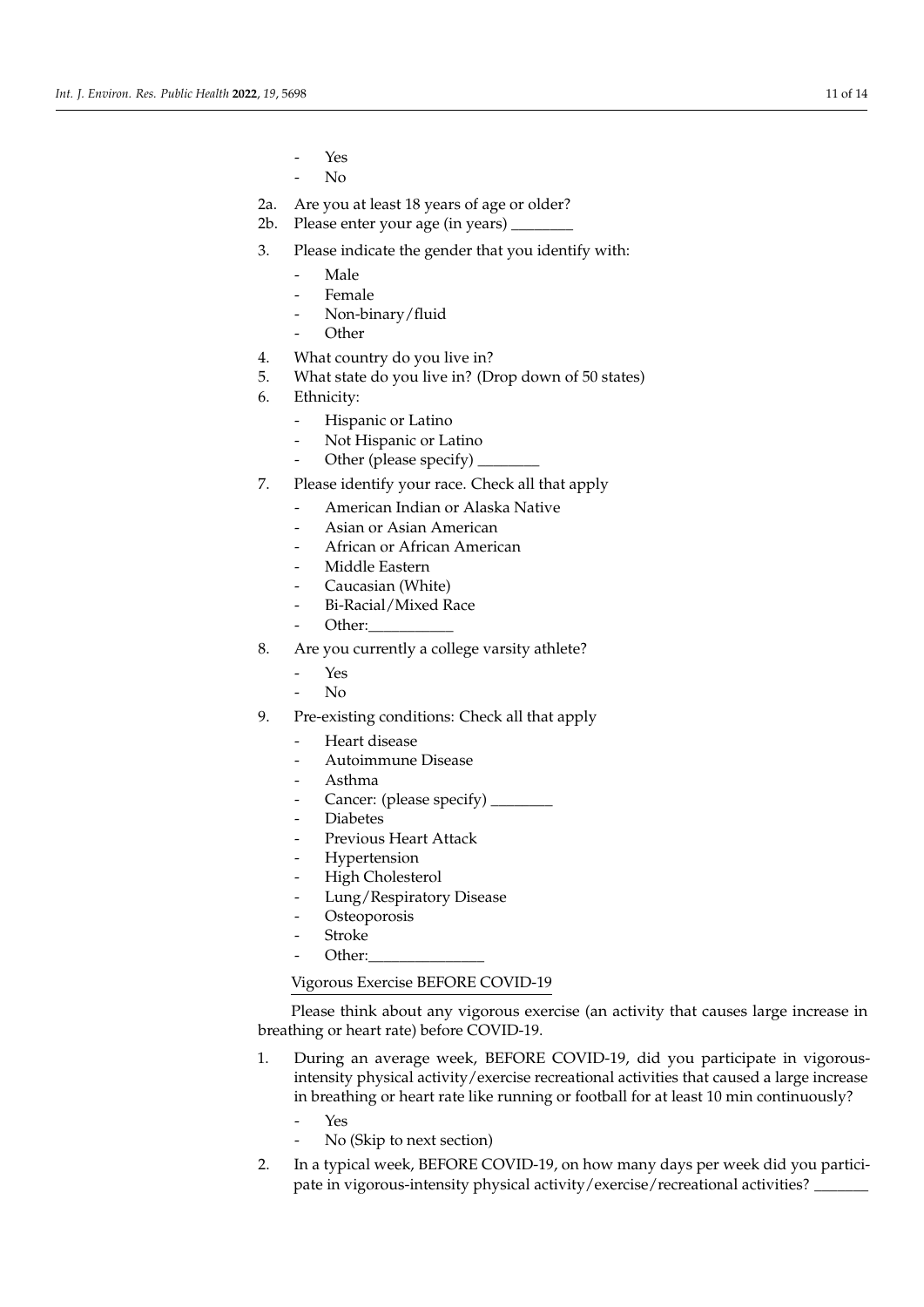- 3. How much time (minutes per workout) did you spend doing vigorous-intensity physical activity/exercise/recreational on the days you worked out BEFORE COVID-19?
- 4. Imagine your vigorous workouts, (before COVID-19, i.e., no masks) how would you rate your workout intensity on a scale of 1–10 (1—easy, 10—extremely difficult)? 1 2 3 4 5 6 7 8 9 10

#### Moderate Exercise BEFORE COVID-19

Please think about any moderate exercise (an activity that caused a small increase in breathing or heart rate) before COVID-19.

- 1. During an average week, BEFORE COVID-19, did you do any moderate-intensity physical activity/exercise/recreational activities that caused a small increase in breathing or heart rate such as brisk walking, cycling, or volleyball for at least 10 min continuously?
	- Yes

\_\_\_\_\_\_\_

- No (Skip to next section)
- 2. In a typical week, BEFORE COVID-19, on how many days per week did you do moderate-intensity physical activity/exercises/recreational activities? \_\_\_\_\_\_
- 3. How much time do you spend doing moderate intensity physical activity/exercise/ recreational on the days you worked out BEFORE COVID-10?
- 4. Imagine your moderate workouts, (before COVID-19, i.e., no masks) how would you rate your workout intensity on a scale of 1–10 (1—easy, 10—extremely difficult)? 1 2 3 4 5 6 7 8 9 10

### Vigorous Exercise during COVID-19

- 1. During an average week do you CURRENTLY participate in vigorous-intensity physical activity/exercise/recreational activities that caused large increases in breathing or heart rate like running or football for at least 10 min continuously?
	- Yes
	- No (Skip to next section)
- 2. CURRENTLY, in a typical week, on how many days per week do you do vigorousintensity physical activity/exercise/recreational activities? \_\_\_\_\_\_\_\_
- 3. CURRENTLY, how much time per workout do you spend doing vigorous-intensity physical activity/exercise/recreational on the days you worked out? \_\_\_\_\_\_
- 4. Imagine your vigorous workouts with a MASK ON, how would you rate your workout intensity on a scale of 1–10 (1—easy, 10—extremely difficult)?
	- 1 2 3 4 5 6 7 8 9 10

Moderate Exercise during COVID-19

- 1. During an average week do you CURRENTLY do any moderate-intensity physical activity/exercise/recreational activities that caused a small increase in breathing or heart rate such as brisk walking, cycling, or volleyball for at least 10 min continuously?
	- Yes
	- No (Skip to Mask Section)
- 2. CURRENTLY, in a typical week, on how many days per week do you do moderateintensity physical activity/exercise/recreational activities? \_\_\_\_\_\_\_\_\_
- 3. CURRENTLY, how much time per workout do you spend doing moderate-intensity physical activity/exercise/recreational on the days you work out?
- 4. Imagine your moderate workouts with a MASK ON, how would you rate your workout intensity on a scale of 1–10 (1—easy, 10—extremely difficult)?
	- 1 2 3 4 5 6 7 8 9 10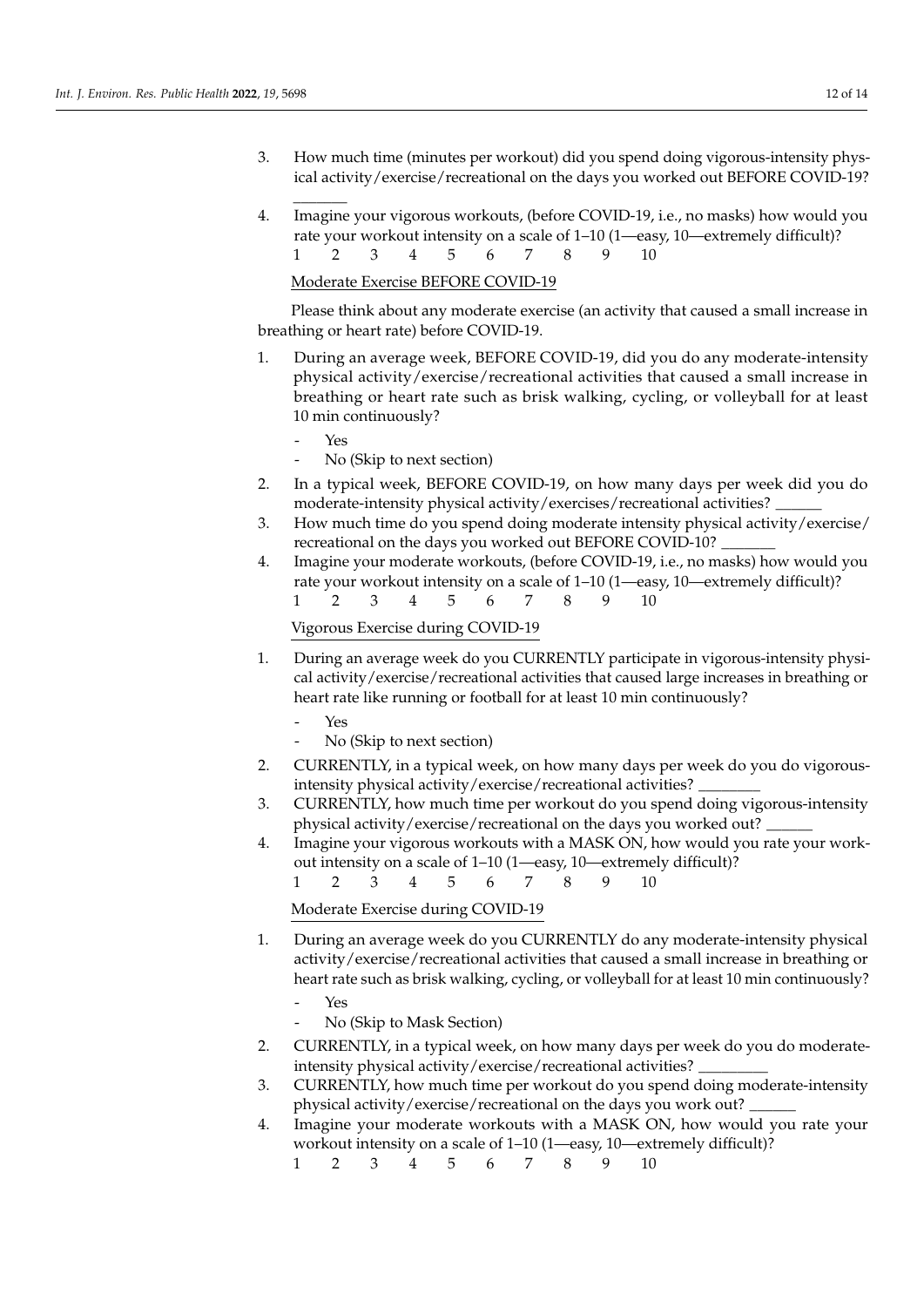Mask Related Questions

- 1. Did you stop working out in an indoor public setting due to the mask mandate in your region?
	- Yes
		- $N<sub>0</sub>$
- 2. If your workout routine changed because of a mask mandate, please elaborate about how your workout routine changed because of the mask mandate.
- 3. Do you believe you have to work harder to exercise while working out with a MASK on?
	- Yes
	- $\overline{\text{No}}$
- 4. Please tell us about your experience with working out with a mask on.
- 5. What type of mask do you/did you wear while working out?
	- N95
	- **Surgical**
	- Sport Specific
	- Cloth
	- Other:
- 6. Have you contracted COVID-19 during the pandemic?
	- Yes
	- $\overline{\text{No}}$
- 7. If you have contracted COVID-19, did your symptoms/recovery affect how you work out or if you work out?
	- If so, explain
- 8. If you are active, what location do you work out in?
	- Gym
	- Home
	- **Outside**
	- Other:

## **References**

- <span id="page-13-0"></span>1. Coronavirus Disease (COVID-19) Advice for the Public: Mythbusters. Available online: [https://www.who.int/emergencies/](https://www.who.int/emergencies/diseases/novel-coronavirus-2019/advice-for-public/myth-busters) [diseases/novel-coronavirus-2019/advice-for-public/myth-busters](https://www.who.int/emergencies/diseases/novel-coronavirus-2019/advice-for-public/myth-busters) (accessed on 23 July 2020).
- <span id="page-13-1"></span>2. Considerations for Wearing Cloth Face Coverings. Available online: [https://www.cdc.gov/coronavirus/2019-ncov/prevent](https://www.cdc.gov/coronavirus/2019-ncov/prevent-getting-sick/cloth-face-cover-guidance.html)[getting-sick/cloth-face-cover-guidance.html](https://www.cdc.gov/coronavirus/2019-ncov/prevent-getting-sick/cloth-face-cover-guidance.html) (accessed on 29 June 2020).
- <span id="page-13-2"></span>3. Shaw, K.; Butcher, S.; Ko, J.; Zello, G.A.; Chilibeck, P.D. Wearing of Cloth or Disposable Surgical Face Masks Has No Effect on Vigorous Exercise Performance in Healthy Individuals. *Int. J. Environ. Res. Public Health* **2020**, *17*, 8110. [\[CrossRef\]](http://doi.org/10.3390/ijerph17218110) [\[PubMed\]](http://www.ncbi.nlm.nih.gov/pubmed/33153145)
- 4. Doherty, C.J.; Mann, L.M.; Angus, S.A.; Chan, J.S.; Molgat-Seon, Y.; Dominelli, P.B. Impact of Wearing a Surgical and Cloth Mask during Cycle Exercise. *Appl. Physiol. Nutr. Metab.* **2021**, *46*, 753–762. [\[CrossRef\]](http://doi.org/10.1139/apnm-2021-0190) [\[PubMed\]](http://www.ncbi.nlm.nih.gov/pubmed/33960846)
- <span id="page-13-3"></span>5. Hopkins, S.R.; Dominelli, P.B.; Davis, C.K.; Guenette, J.A.; Luks, A.M.; Molgat-Seon, Y.; Sá, R.C.; Sheel, A.W.; Swenson, E.R.; Stickland, M.K. Face Masks and the Cardiorespiratory Response to Physical Activity in Health and Disease. *Ann. Am. Thorac. Soc.* **2021**, *18*, 399–407. [\[CrossRef\]](http://doi.org/10.1513/AnnalsATS.202008-990CME) [\[PubMed\]](http://www.ncbi.nlm.nih.gov/pubmed/33196294)
- <span id="page-13-4"></span>6. Roberge, R.J.; Coca, A.; Williams, W.J.; Powell, J.B.; Palmiero, A.J. Physiological Impact of the N95 Filtering Facepiece Respirator on Healthcare Workers. *Respir. Care* **2010**, *55*, 9.
- <span id="page-13-5"></span>7. Jetté, M.; Thoden, J.; Livingstone, S. Physiological Effects of Inspiratory Resistance on Progressive Aerobic Work. *Eur. J. Appl. Physiol. Occup. Physiol.* **1990**, *60*, 65–70. [\[CrossRef\]](http://doi.org/10.1007/BF00572188) [\[PubMed\]](http://www.ncbi.nlm.nih.gov/pubmed/2311597)
- <span id="page-13-6"></span>8. Epstein, D.; Korytny, A.; Isenberg, Y.; Marcusohn, E.; Zukermann, R.; Bishop, B.; Minha, S.; Raz, A.; Miller, A. Return to Training in the COVID-19 Era: The Physiological Effects of Face Masks during Exercise. *Scand. J. Med. Sci. Sports* **2021**, *31*, 70–75. [\[CrossRef\]](http://doi.org/10.1111/sms.13832) [\[PubMed\]](http://www.ncbi.nlm.nih.gov/pubmed/32969531)
- <span id="page-13-7"></span>9. Wong, A.Y.-Y.; Ling, S.K.-K.; Louie, L.H.-T.; Law, G.Y.-K.; So, R.C.-H.; Lee, D.C.-W.; Yau, F.C.-F.; Yung, P.S.-H. Impact of the COVID-19 Pandemic on Sports and Exercise. *Asia Pac. J. Sports Med. Arthrosc. Rehabil. Technol.* **2020**, *22*, 39–44. [\[CrossRef\]](http://doi.org/10.1016/j.asmart.2020.07.006) [\[PubMed\]](http://www.ncbi.nlm.nih.gov/pubmed/32821648)